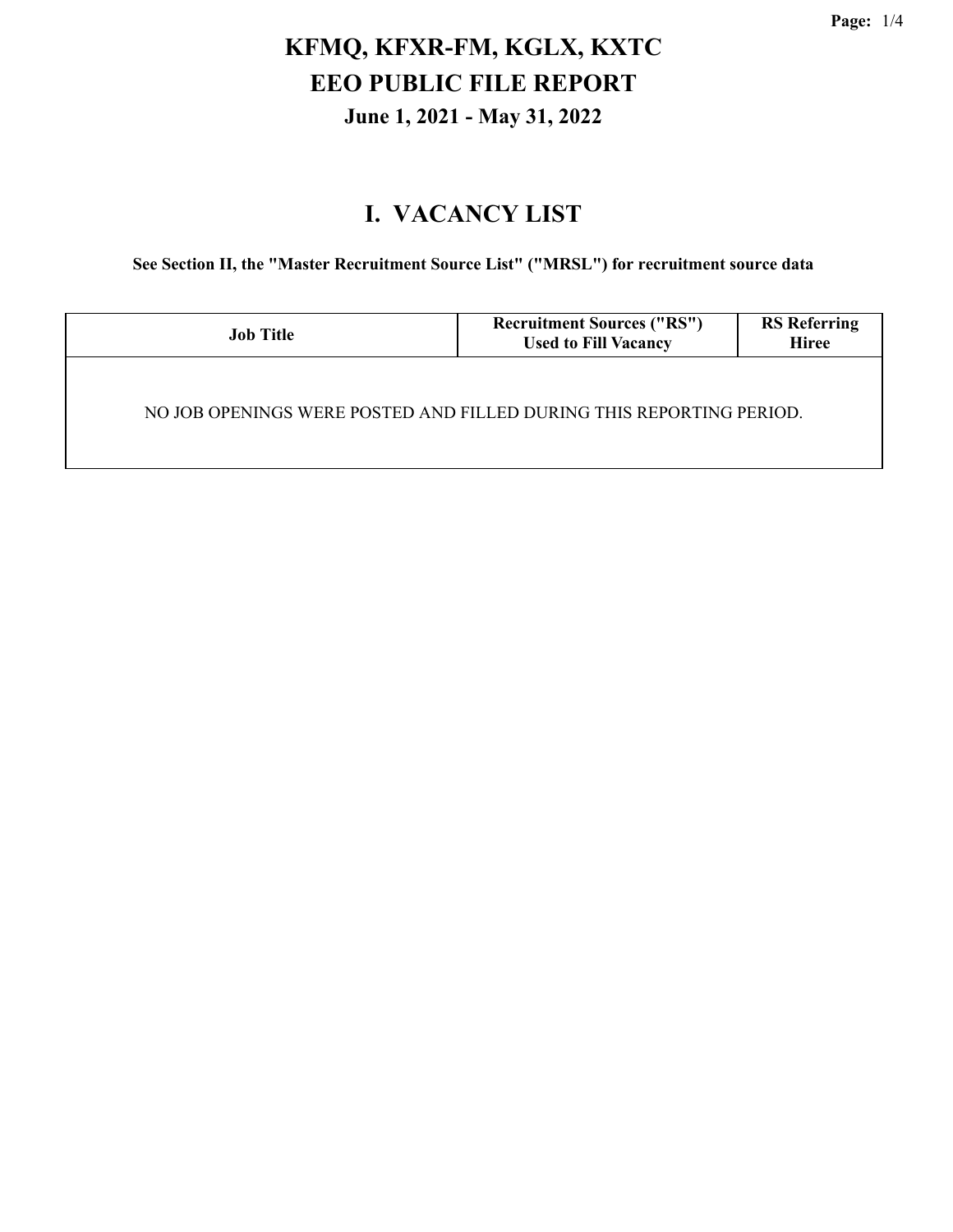**Page:** 2/4

# **KFMQ, KFXR-FM, KGLX, KXTC EEO PUBLIC FILE REPORT June 1, 2021 - May 31, 2022**

#### **II. MASTER RECRUITMENT SOURCE LIST ("MRSL")**

| <b>RS</b><br><b>Number</b>                                                                  | <b>RS</b> Information | <b>Source Entitled</b><br>to Vacancy<br><b>Notification?</b><br>(Yes/No) | <b>No. of Interviewees</b><br><b>Referred by RS</b><br>Over<br><b>Reporting Period</b> |  |
|---------------------------------------------------------------------------------------------|-----------------------|--------------------------------------------------------------------------|----------------------------------------------------------------------------------------|--|
| AS NOTED IN SECTION I, NO JOB OPENINGS WERE POSTED AND FILLED DURING THIS REPORTING PERIOD. |                       |                                                                          |                                                                                        |  |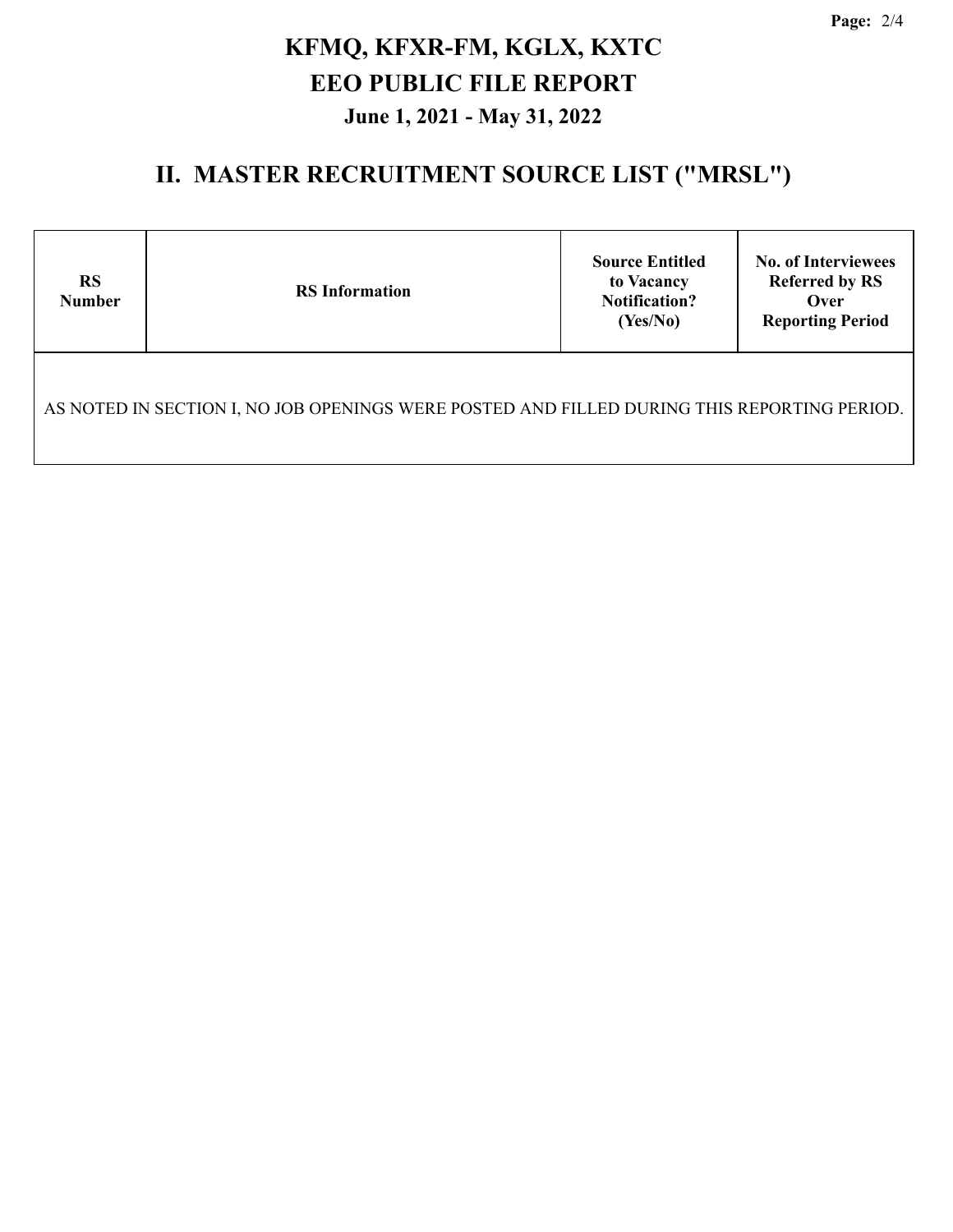# **KFMQ, KFXR-FM, KGLX, KXTC EEO PUBLIC FILE REPORT June 1, 2021 - May 31, 2022**

#### **III. RECRUITMENT INITIATIVES**

|                |           | <b>Type of</b>                                    |                                                                                                                                                                                                                                                                                                                                                                                                                                                                                                                                                                                                             | No. of                          |                                                            |
|----------------|-----------|---------------------------------------------------|-------------------------------------------------------------------------------------------------------------------------------------------------------------------------------------------------------------------------------------------------------------------------------------------------------------------------------------------------------------------------------------------------------------------------------------------------------------------------------------------------------------------------------------------------------------------------------------------------------------|---------------------------------|------------------------------------------------------------|
|                | Date      | <b>Recruitment Initiative</b><br>(Menu Selection) | <b>Brief Description Of Activity</b>                                                                                                                                                                                                                                                                                                                                                                                                                                                                                                                                                                        | <b>Stations</b><br>Participants | <b>Participant Title</b>                                   |
| 1              | 8/16/2021 | Participation in Job<br>Fairs                     | Participation in a job fair by station<br>personnel who have substantial<br>responsibility in the making of hiring<br>decisions. On August 16-20, 2021 our<br>stations participated in the Virtual Job<br>Fair sponsored by the New Mexico<br><b>Broadcasters Association. Our Stations</b><br>promoted the job fair with commercials<br>directing people to the website for the<br>event where jobs in broadcasting across<br>New Mexico, including job<br>opportunities at our stations were posted<br>for individuals interested in<br>broadcasting careers. Tony Manero is<br>listed as Hiring Agent.   |                                 | SVP of programming                                         |
| $\overline{2}$ | 2/14/2022 | Participation in Job<br>Fairs                     | Participation in a job fair by station<br>personnel who have substantial<br>responsibility in the making of hiring<br>decisions. On February 14-18, 2022 our<br>stations participated in the Virtual Job<br>Fair sponsored by the New Mexico<br><b>Broadcasters Association. Our Stations</b><br>promoted the job fair with commercials<br>directing people to the website for the<br>event where jobs in broadcasting across<br>New Mexico, including job<br>opportunities at our stations were posted<br>for individuals interested in<br>broadcasting careers. Tony Manero is<br>listed as Hiring Agent. | 1                               | SVP of programming                                         |
| 3              | 4/20/2022 | Participation in<br>scholarship programs          | Participation in scholarship programs<br>designed to assist students interested in<br>pursuing a career in broadcasting. \$900<br>in College Money is available from<br>iHeart Media and The New Mexico<br>Broadcasters Association to one<br>deserving student toward furthering<br>their education. Open to NM High<br>School Juniors and Seniors. Apply at<br>station websites and answer two simple<br>questions. 1) What have you already<br>done to better your community? 2) How<br>do you plan on using your education to<br>better your community in the future?                                   | 3                               | Market president<br>SVP of programming<br>Program Director |